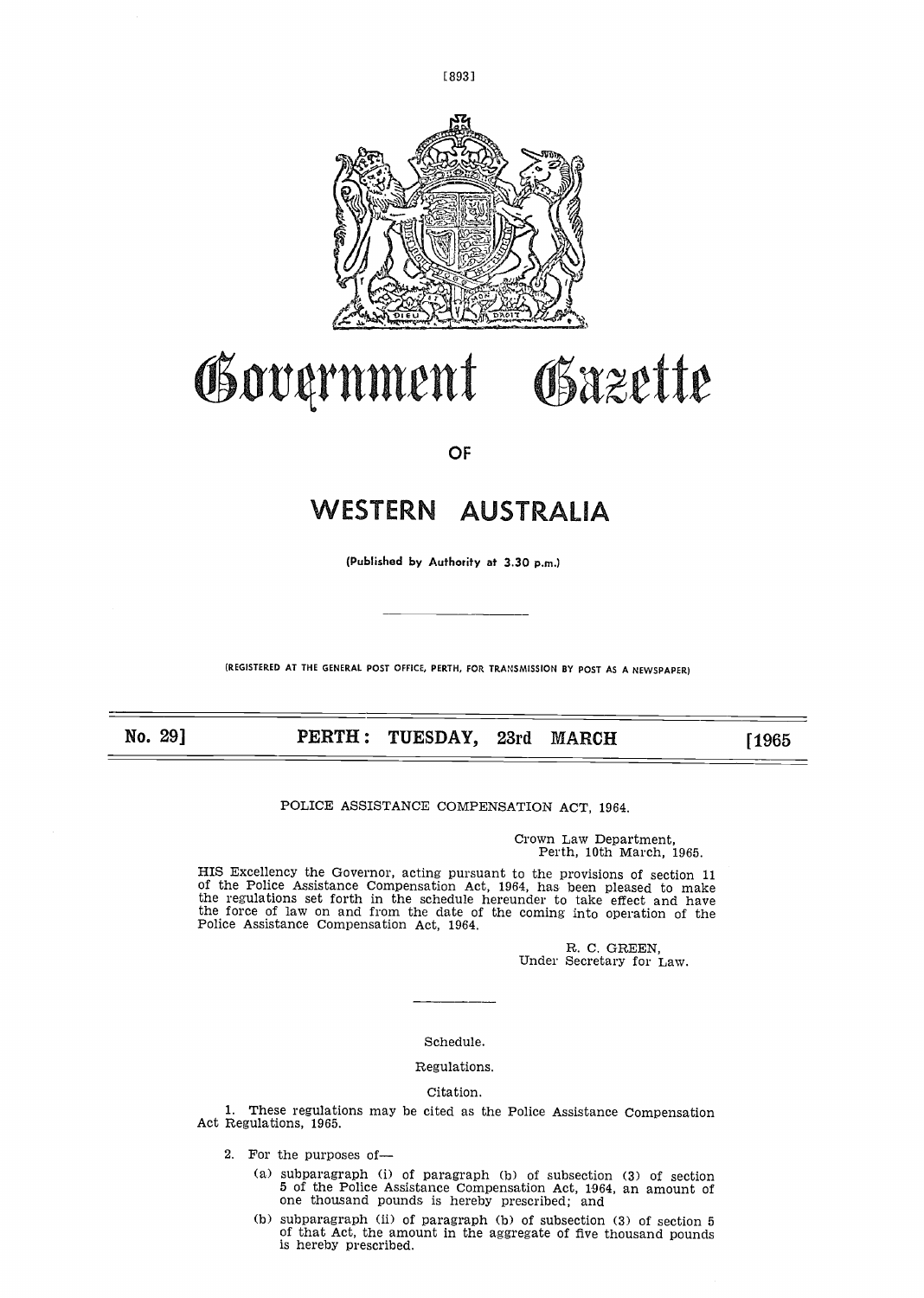#### LOCAL COURTS ACT, 1904-1964.

#### Crown Law Department, Perth, 10th March, 1965.

HIS Excellency the Governor in Executive Council, acting pursuant to the provisions of the Local Courts Act, 1904-1964, has been pleased to make the Rules of Court set out in the schedule hereunder, to have and take effect at the expiration of one month from the publication thereof in the Government Gazette.

R. C . GREEN, Under Secretary for Law.

#### Schedule.

#### RULES OF COURT.

Principal rules .

Order 7 Rule 2 substituted .

as the principal rules.

<sup>2</sup> . Order 7 of the principal rules is amended by revoking Rule 2 and substituting the following rule:-

1. In these rules the Local Court Rules, 1961, made under the provisions of the Local Courts Act, 1904-1964, and published in the Government Gazette on the 6th June, 1961, are referred to

> The time to be allowed a plaintiff for filing an affidavit justifying his choice of such court shall be the time that would be allowed him under Order 5 Rule 9 for giving notice of defence, if he were a defendant in a plaint.

Order 10 Rule 9 amended,

3 . Order 10 of the principal rules is amended by substituting for the words, "two clear days after the receipt of notice of the counterclaim" in lines six and seven of Rule 9, the passage, "within such time after receipt of notice of the counterclaim as would be allowed him under Order 5 Rule 9 for giving notice of defence, if he were a defendant in a plaint" .

#### LICENSING ACT, 1911-1964.

Crown Law Department, Perth, 10th March, 1965.

HIS Excellency the Governor in Executive Council, in exercise of the powers conferred by the Licensing Act, 1911-1964, has been pleased to make the regulations set forth in the Schedule hereunder .

R. C. GREEN, Under Secretary for Law.

# Schedule.

#### Regulations.

Principal<br>regulations.

1. In these regulations the regulations made under the Licensing Act, 1911, published in the Government Gazette on the 1st July, 1911, and amended from time to time thereafter by notices published in the Government Gazette, are referred to as the principal regulations.

Reg. 5 amended .

Regulation 5 of the principal regulations (as added to those regulations by Gov*ernment Gazette* published 18th February, 1965)<br>is amended by substituting for the regulation number, "5" in line one thereof, the regulation number, "6".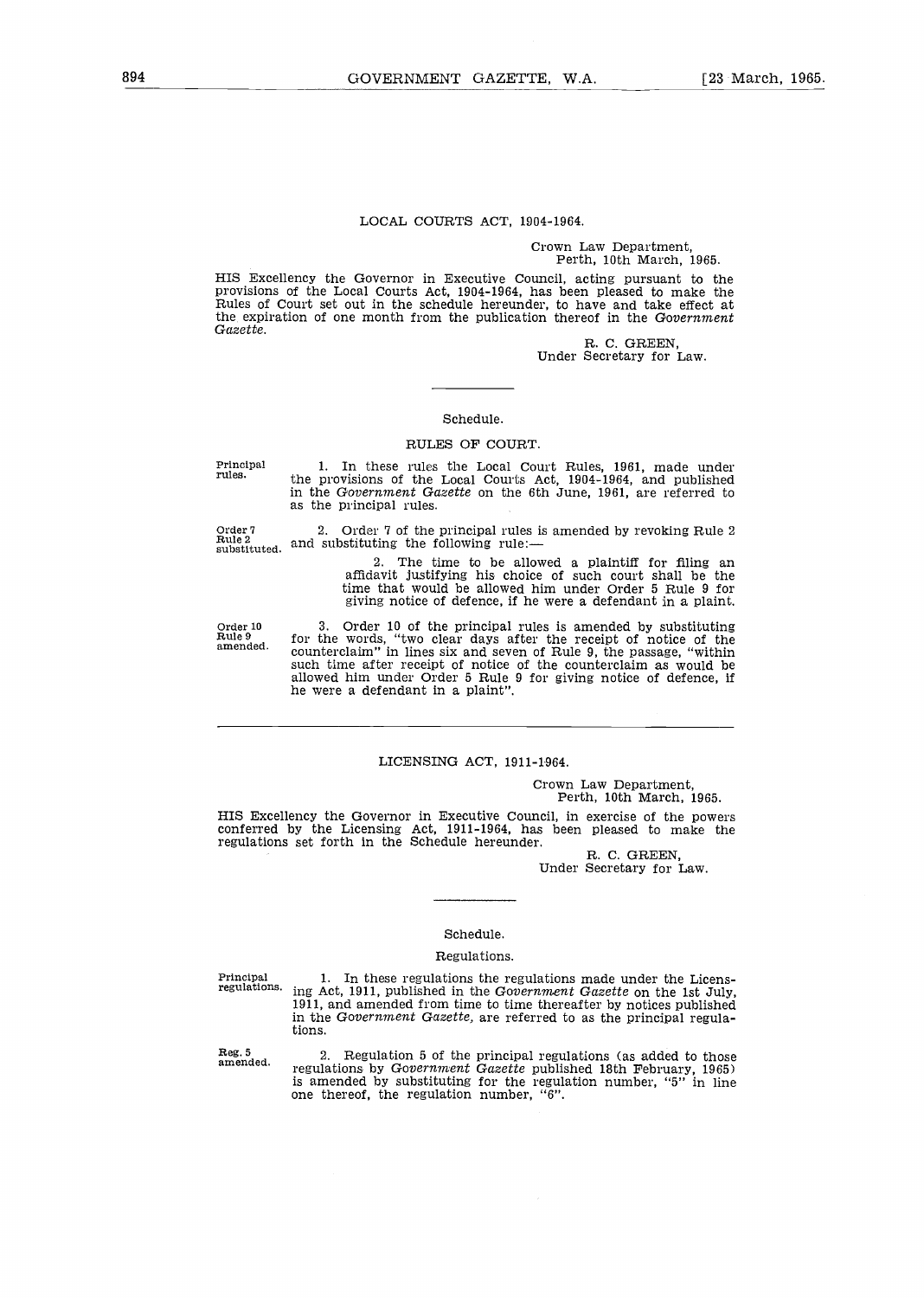#### Town of Claremont.

WHEREAS under the provisions of the Health Act, 1911-1964, the Governor<br>may cause to be prepared Model By-laws for all or any of the purposes for<br>which by-laws may be made by a local authority under any of the provisions<br>o and whereas Model By-laws, described as Series "A", have been prepared in accordance with the said Act and published in the Government Gazette on the 17th July, 1963, and amended from time to time thereafter : Now, therefore, the Claremont Town Council, being a local health authority within the meaning of the Act, doth hereby resolve and determine that the amendment to the said Model By-laws published in the Go*vernment Gazette* on 8th January, 1965,<br>shall be adopted without modification.

Passed at a meeting of the Claremont Town Council, this 25th day of January, 1965.

A. W. CROOKS, Mayor. D. E. JEFFERYS,

Town Clerk.

Approved by His Excellency the Governor in Executive Council this 10th day of March, 1965.

W. S. LONNIE, Clerk of the Council .

#### HEALTH ACT, 1911-1964.

#### Town of Bunbury.

WHEREAS under the Health Act, 1911, as amended, the Governor may cause to be prepared model By-laws for all or any of the purposes of the said Act;<br>and whereas Model By-laws, described as Series "A", have been prepared<br>and amended from time to time and reprinted, pursuant to the Reprinting of ther amended by notice published in the Government Gazette on 8th January, 1965 and whereas a local authority may adopt such Model By-laws with or without modification: Now, therefore, the Town of Bunbury, being a local authority within the meaning of the Act, and having adopted the Model Bylaws, Series "A", as reprinted in the Government Gazette on 17th July, 1963, doth hereby resolve and determine that the aforesaid amendment published in the Government Gazette on 8th January, 1965, shall be adopted without modification.

Passed at a meeting of the Town of Bunbury this 25th day of January, 1965.

 $[L.S.]$ 

A. H. WILSON, Mayor.

A. L. SCOTT, Town Clerk.

Approved by His Excellency the Governor in Executive Council this 10th day of March, 1965.

W. S. LONNIE. Clerk of the Council.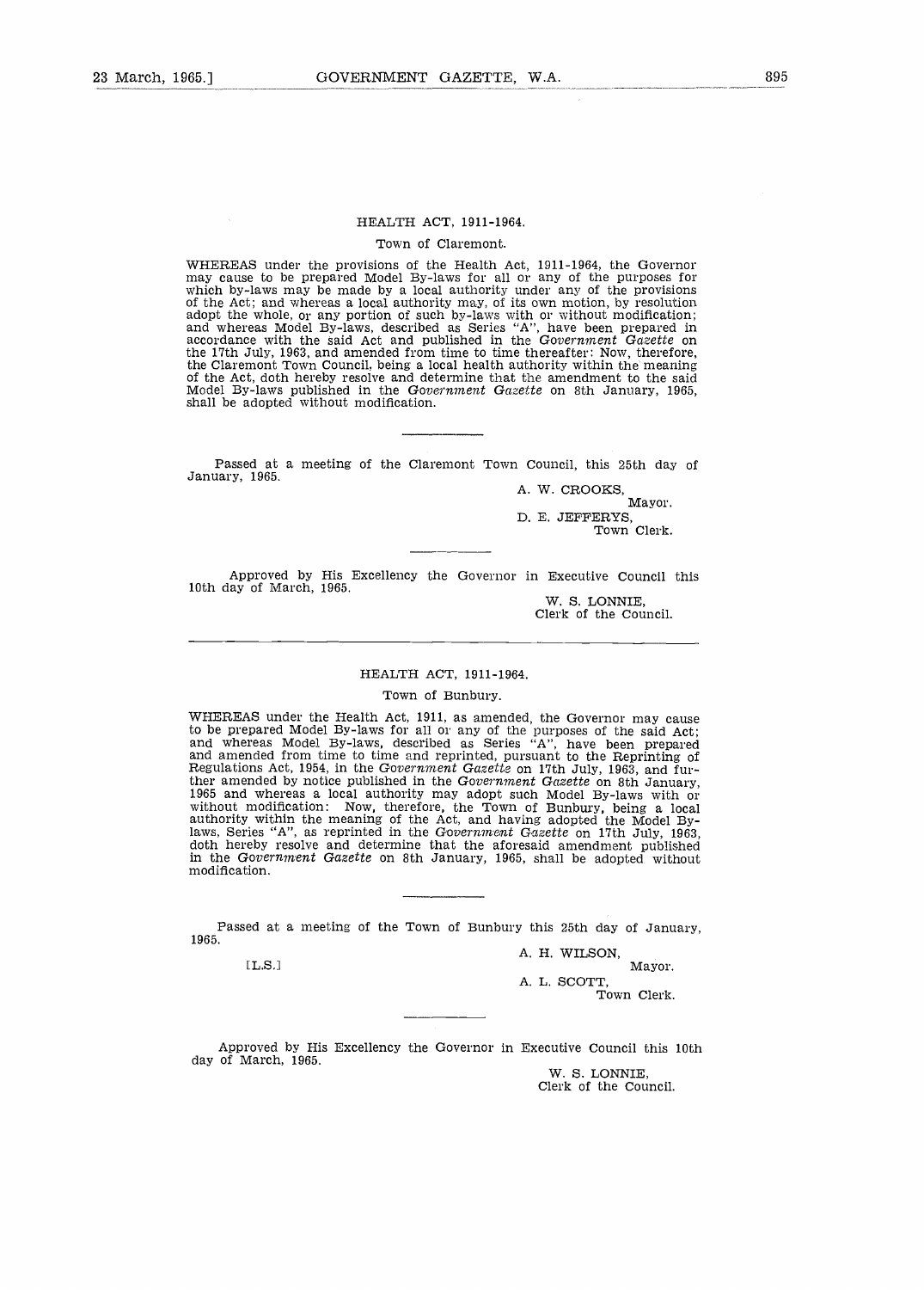#### HEALTH ACT, 1911-1964. Shire of Kalamunda.

WHEREAS it is provided under the Health Act, 1911, as amended, that a local authority may make or adopt by-laws, and may alter, amend or repeal any by-laws so made or adopted; and whereas Model By-laws, described as Series "A", have been prepared and amended from time to time and reprinted, pursuant to the Reprinting of Regulations Act, 1954, in the Government Gazette of 17th July, 1963, and further amended by a notice appearing in the Government Gazette of 20th March, 1964: Now, therefore, the Shire of Kalamunda, being a local authority within the meaning of the Act, and having adopted<br>the Model By-laws, Series "A", as so reprinted in the *Government Gazette* of 17th July, 1963, doth hereby resolve and determine that the amendment as published in the Government Gazette on 20th March, 1964, shall also be adopted, and doth further provide that the said Model By-laws shall be amended as follows :-

# PART I.-GENERAL SANITARY PROVISIONS.

By-law 14A as published in the Government Gazette on 3rd July, 1958, and amended by notice published in the Government Gazette dated 25th November, 1960, is further amended by adding after paragraph (2) of the existing schedule, a new paragraph (3) to read as follows:-

(3) Also all premises within an area bounded by a line commencing at a point on the south-east corner of location 204; then west along northern boundary of Prospect Road to west boundary of location 477; then north-west to the North-east boundary of location 1148; then south-west along western boundary of location 11 ; then south and north-east along the boundaries of Ocean Parade to the southwestern boundary of location 477 ; then south-east to the north-east boundary of location 222 ; then south along the eastern boundary of location 222 to the south-east corner of location 222 ; then west along southern boundary of location 222 to a point parallel with western boundary of location 1177 then running south-west to the southwestern corner of location 1177 ; then south-east to the eastern boundary of location 578; then south-west along western boundary of location 579 ; then south-east to north-west corner of location 478 ; then southwest to the south-west corner of location 473 ; then east along northern boundary of Welshpool Road to north-west boundary of location 174; then south to south-west corner of location 174; then east along southern boundary of location 174 to south-east corner of location 174 ; then north to the south-west corner of location 236 ; then along southern boundary of location 236 to south-eastern corner of location 634; then north to north-west corner of location 311 ; then east along northern boundary of location 311 to south-east corner of location 371 ; then north along eastern boundary of location 371 to north-eastern corner of location 371 ; then east along southern boundary of location 386 to a point parallel with western boundary of Reserve 9278 ; then due north to the north-west corner of Reserve 9278 ; then in a northwesterly direction along the eastern boundaries of lots 115, 113, 112 and ill continuing north-west along western boundary of Railway Reserve to south-west corner of location 563; then due west along northern boundaries of locations 209 and 94 ; then south-west to southeast corner of location 444; then due west to south-west corner of location 424 ; then due north along western boundary of location 424 joining with commencing point at south-east corner of location 204; and in Forrestfield Area, Hale Road, the whole of location 1442.

Passed at a meeting of the Kalamunda Shire Council this 19th day of October, 1964.

RAY C. OWEN, President.

P. A. MORAN, Shire Clerk .

Approved by His Excellency the Governor in Executive Council this 10th day of March, 1965.

W. S. LONNIE. Clerk of the Council.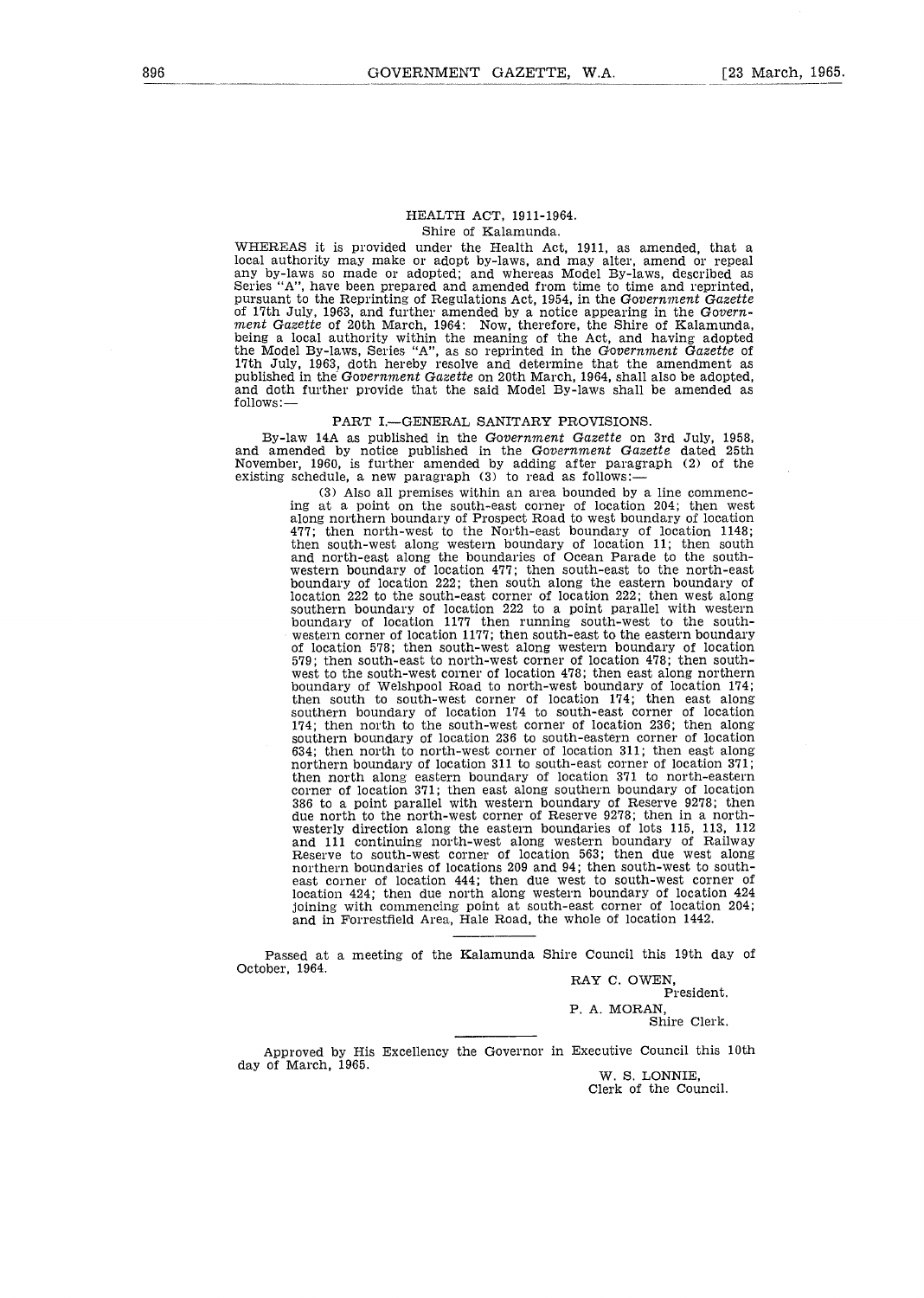#### HEALTH ACT, 1911-1964.

#### Shire of Rockingham.

WHEREAS it is provided under the Health Act, 1911, as amended, that a local authority may make or adopt by-laws, and may alter, amend or repeal any by-laws so made or adopted ; and whereas Model By-laws, described as Series  $A''$ , have been prepared and amended from time to time, and reprinted, pursuant to the Reprinting of Regulationss Act, 1954, in the Government Gazette of 17th July, 1963, and further amended by notices appearing in the Govern-<br>ment Gazettes of 7th November, 1963, 20th March, 1964, and 16th June, 1964: Now, therefore, the Shire of Rockingham, being a local authority within the meaning of the Act and having adopted the Model By-laws, Series "A", as so reprinted in the Government Gazette of 17th July, 1963, together with the amendments as gazetted on 7th November, 1963, and 20th March, 1964, doth hereby resolve and determine that the amendment published in the Govern-ment Gazette on 16th June, 1964, shall also be adopted, and doth further provide that the said Model By-laws shall be amended as follows:—

#### PART VII.-FOOD.

Amend by-law 51 by substituting for the word "five", where it appears in line 5 of subsection (2), the word "ten" .

Passed at a meeting of the Rockingham Shire Council this 26th day of January, 1965.

A. POWELL,

President. D. J. CUTHBERTSON, Shire Clerk.

Approved by His Excellency the Governor in Executive Council this 10th day of March, 1965.

W. S. LONNIE, Clerk of the Council.

#### HEALTH ACT, 1911-1964.

#### Shire of Capel.

WHEREAS it is provided in the Health Act, 1911, as amended, that a local authority may, of its own motion, by resolution, adopt with or without modification the whole or any portion of the by-laws caused to be prepared by the Governor under the provisions of section  $343$  (1) of that Act; and whereas Model By-laws, described as Series "A", prepared in accordance with these provisions and duly amended have, pursuant to the Reprinting of Regulations Act, 1954, been reprinted with amendments to and including that published in the Government Gazette on 25th June, 1963, and as so reprinted have been published in the Government Gazette on 17th July, 1963, and further amended by notices published in the Government Gazettes on 7th November, 1963, 20th March, 1964, and 16th June, 1964 : Now, therefore, the Shire of Capel, being a local authority within the meaning of the said Act, doth hereby resolve and determine that the said Model By-laws as so reprinted in the Government Gazette on 17th July, 1963, together with the amendments as published in<br>the Government Gazettes on 7th November, 1963, 20th March, 1964, and 16th<br>June, 1964, shall be adopted with the following modifications, and doth her adopted by-laws:-

# PART I.-GENERAL SANITARY PROVISIONS.

1. By-law 29A is amended by substituting for subsection (2), a new subsection (2) to read as follows:-

(2) This by-law operates and has effect only within the townsite areas of Boyanup and Capel, as defined under the Land Act, 1933 .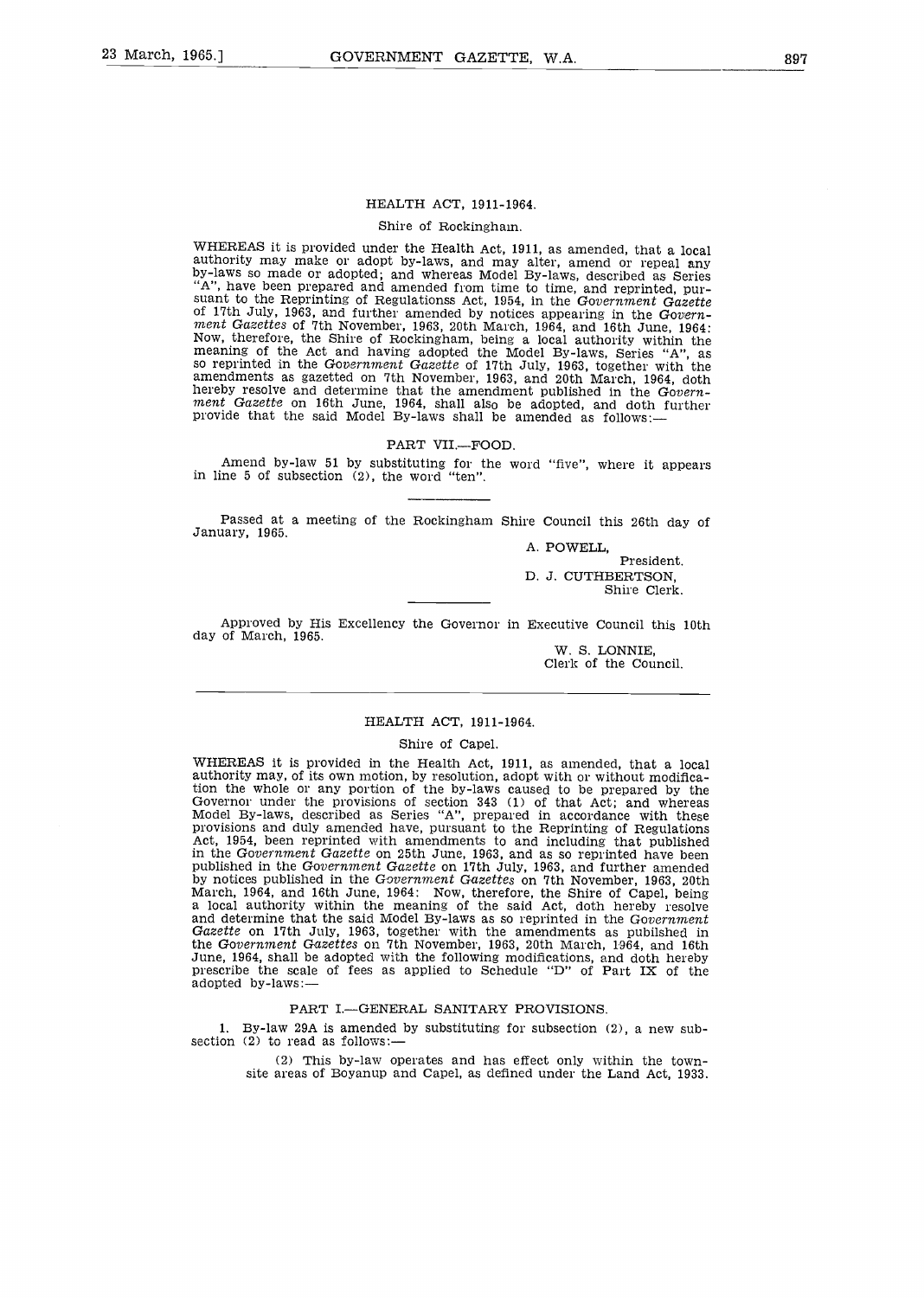#### PART IX.-OFFENSIVE TRADES.

Section C-Piggeries.

 $1B$  : $-$ . Add after by-law 1 the following by-laws to stand as by-law 1A and

1A. No person shall erect, keep or maintain, or suffer, permit or allow to be erected, kept or maintained any piggery or piggeries within the following area:

An area bounded on the north side by the Shire's northern boundary commencing at a point 30 chains east of the northwest corner of A.A. Lot 245; then generally southwards on a line 30 chains east of Bussell Highway to a point on the Boyanup West Road No. 60, 30 chains east of the corner of Bussell Highway and the Boyanup West Road No. 60; thence westwards along road No. 60 to the intersection with road No. 49, thence northwards along road No . 49 to the north-east corner of lot 5 of Wellington Location 41, thence west-wards along the northern boundary of lot 5 of location 41 and along the prolongation westwards of that boundary to the Indian Ocean and northwards to the Shire's northern boundary. (Plans  $411D/40$  and  $412C/40$ .)

1B. The erection, keeping and maintenance of piggeries within the district of the Shire of Capel, in areas other than that prohibited in the preceding by-law and the areas covered by the by-law in the Government Gazette dated the 11th December, 1953, shall be lawful, subject to the provisions of the following by-laws.

|                  |       |        |  |       |          |  |   |       | Fee per Annum. |  |
|------------------|-------|--------|--|-------|----------|--|---|-------|----------------|--|
| Offensive Trade. |       |        |  |       |          |  | £ | s. d. |                |  |
| Slaughterhouses  | 1.111 | 1.1.1. |  |       | $\cdots$ |  |   |       |                |  |
| Piggeries        | <br>  |        |  |       |          |  | 2 |       |                |  |
| Others<br>       | <br>  | 1.1.1  |  | 1.1.1 | 1.1.1    |  |   |       |                |  |

Passed at a meeting of the Capel Shire Council this 11th day of December, 1964.

ERLE E. SCOTT, President. W. M. WRIGHT, Shire Clerk.

Approved by His Excellency the Governor in Executive Council this 10th day of March, 1965.

W. S. LONNIE, Clerk of the Council.

#### WESTERN AUSTRALIAN MARINE ACT, 1948-1962 .

Harbour and Light Department, Fremantle, 10th March, 1965.

HIS Excellency the Governor in Executive Council, acting pursuant to the powers conferred by the Western Australian Marine Act, 1948-1962, has been pleased to make the regulations set out in the schedule hereunder .

> K. G. FORSYTH, Manager.

# Schedule.

# Regulations .

In these regulations, the Western Australian Marine Act, 1948 (Survey and Equipment) Regulations, as reprinted pursuant to the Reprinting of Regulations Act, 1954, including amendments up to the 27th June, 1952, and published in the Government Gazette on the 22nd October, 1958, and subsequently amended, are referred to as the principal regulations.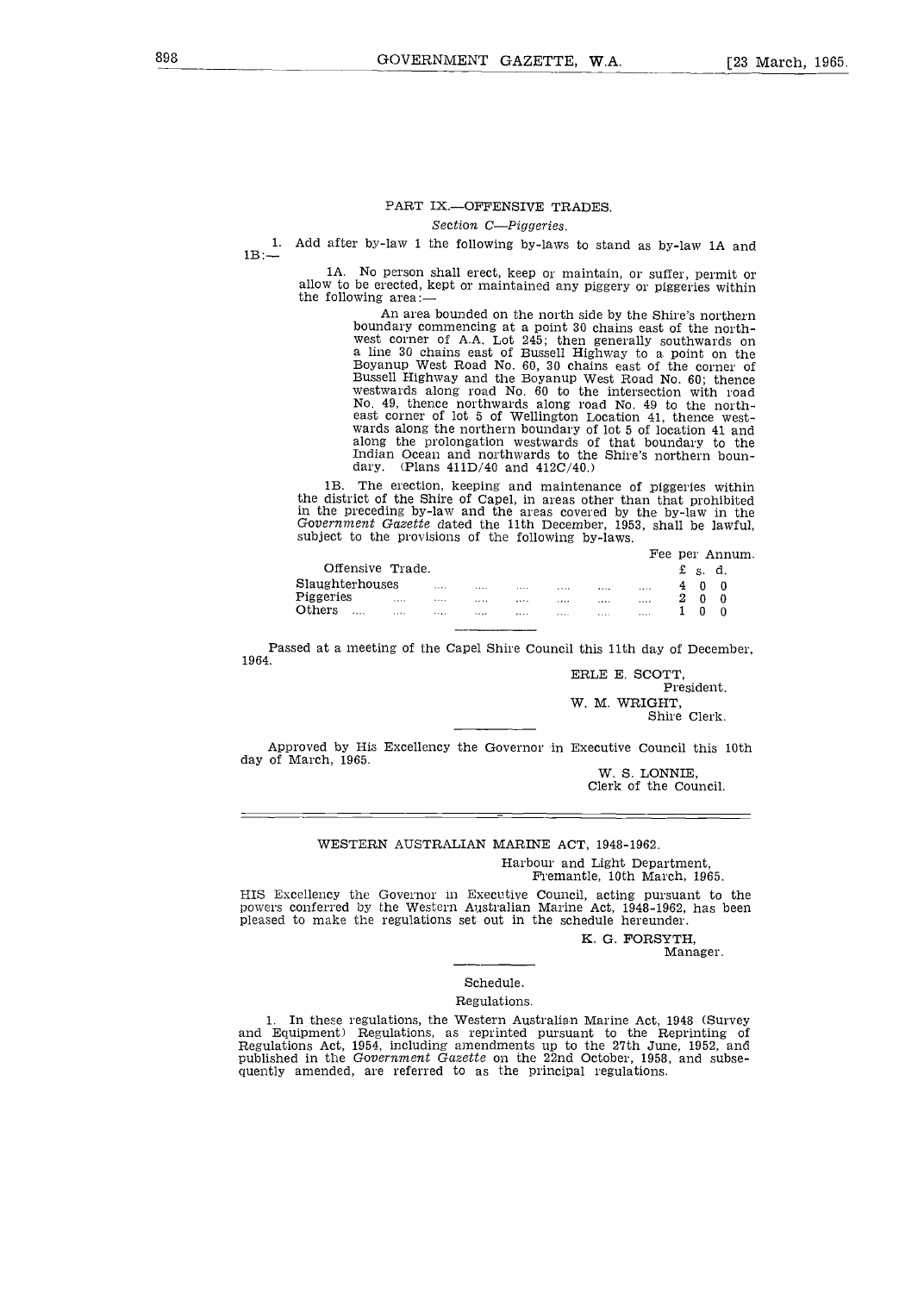2. The principal regulations are amended by adding, after regulation 101, the following regulation:-

102 . The Department may, by notice in writing, for the purpose of facilitating the carrying out of works, including dredging, in, or in connection with, a port or for any other purpose, from time to time, exempt from compliance with any of the provisions of the Act or of these regulations a person or vessel or class of person or class of vessel, either generally or in particular circumstances, localities, and cases or for particular purposes, unconditionally, or subject to such conditions add to, and otherwise vary the conditions of such an exemption.

#### ALBANY HARBOUR BOARD ACT, 1926-1963 .

#### Albany Harbour Board-Resolution.

THE Albany Harbour Board constituted under and by virtue of the Albany Harbour Board Act, 1926-1963, doth hereby amend in the manner mentioned in the schedule hereunder the regulations made under the Act and published in the Government Gazette on the 30th day of March, 1951, and amended from time to time thereafter by notices published in the Government Gazette.

#### Schedule.

The abovementioned regulations are amended as follows:-

- (1) By deleting from the first paragraph of regulation 2a the words, "four guineas" and "three guineas," and inserting in lieu thereof the words, "seven guineas" and "five guineas" respectively .
- (2) By deleting from the second paragraph of regulation 2a the words, "two hundred" and inserting in lieu thereof the words, "three hundred."

Passed by a resolution of the Albany Harbour Board at a duly convened meeting of the Board held on the 18th day of January, 1965.

The Common Seal of the Albany Harbour Board was at the same time affixed and impressed hereto by order and in the presence of :-

[L.S.]

J. D. MURRAY, Chairman. K. G. A. SCHULZE, Member. E. J. NORMAN, Secretary.

Approved by His Excellency the Governor in Executive Council this 10th day of March, 1965.

W. S. LONNIE. Clerk of the Council.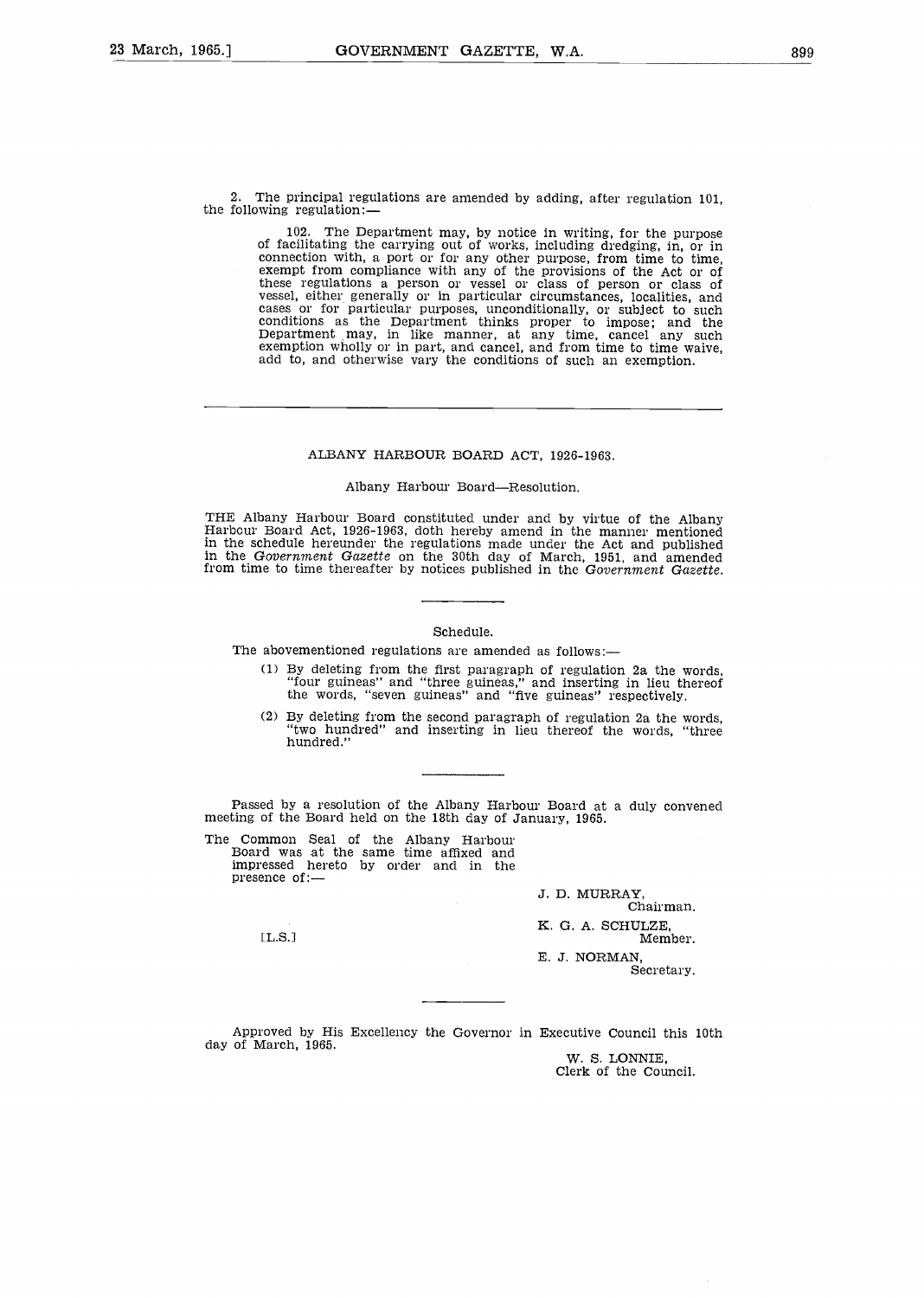# THE SHIPPING AND PILOTAGE CONSOLIDATION ORDINANCE, <sup>1855</sup> (ACT 37 VICT. No . 14), THE JETTIES ACT, 1926, AND THE WESTERN AUSTRALIAN MARINE ACT, 1948 .

# Harbour and Light Department,

# Fremantle, 10th March, 1965.

HIS Excellency the Governor in Executive Council, acting pursuant to the Shipping and Pilotage Consolidation Ordinance 1855 (Act 37 Viet. No. 14), the Jetties Act, 1926, and the Western Australian Marine Act, 1948, and all other Acts amending or affecting those Acts or any of them or otherwise enabling, has been pleased to make the regulations set out in the schedule hereto .

#### K. G. FORSYTH,

Manager, Harbour and Light Department.

#### Schedule.

#### Regulations.

Principal regula-tions .

Reg. 2<br>amended.

amended from time to time by regulations amending the same and published in the Government Gazette, are referred to as the principal regulations.

1. In these regulations the Navigable Waters Regulations,<br>published in the Government Gazette on the 2nd April, 1958, and

2 . Regulation 2 of the principal regulations is amended by inserting after the interpretation, "owner," the following interpretation-

"protected waters" means the waters contained in any lake, river or estuary or by any breakwater;

#### LOCAL GOVERNMENT ACT, 1960.

The Municipality of the Shire of Wongan-Ballidu.

By-laws Relating to Building .

L.G.  $570/61$ .

IN pursuance of the powers conferred upon it by the abovementioned Act and of all other powers enabling it, the Council of the abovementioned Municipality hereby records having resolved on the 19th September, 1963, to make and submit for confirmation by the Governor the following by-laws:

<sup>1</sup> . No person shall erect or cause to be erected any building in that portion of the District of the Shire of Wongan-Ballidu which is specified in the schedule hereto unless the external walls of the building be cement brick, reinforced concrete, stone, cement brick or other hard and durable fire-resisting materials approved by the Council.

The Schedule referred to is:-

Wongan Hills Town Lots 273 to 308 and 380 to 400 inclusive .

The following by-laws are hereby repealed: $-$ Building By-laws, Government Gazette (No. 15),  $10/2/1956$ .

Dated this 2nd day of February, 1965.

 $[T.S.1]$ 

H. L. SHIELDS, President.

T. E. JENSEN, Shire Clerk.

Recommended-

L. A. LOGAN, Minister for Local Government.

Approved by His Excellency the Governor in Executive Council this 10th day of March, 1965.

W. S. LONNIE, Clerk of the Council.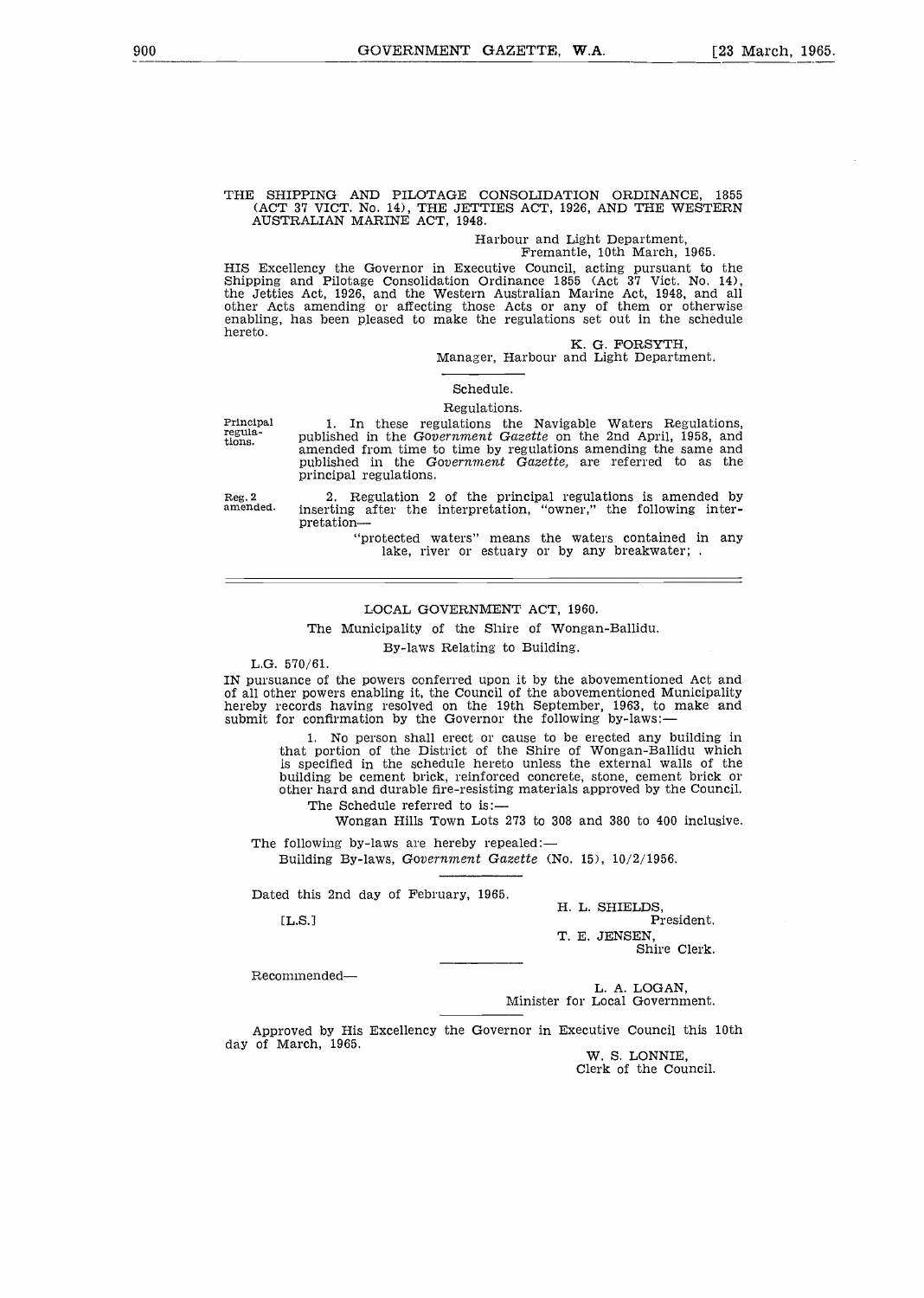# LOCAL GOVERNMENT ACT, 1960.

#### Shire of Upper Gascoyne.

#### By-laws Relating to Long Service Leave.

L.G. 843/64.

IN pursuance of the powers conferred upon it by the abovementioned Act and of all other powers enabling it, the Council of the abovementioned Shire hereby records having resolved on the 14th day of October, 1964, to make and submit for confirmation by the Governor the following by-laws.

<sup>1</sup> . In the interpretation of the by-laws, the following words shall have the meanings assigned to them hereunder :-

- (a) "Council" means the Upper Gascoyne Shire Council; "employee" means and includes all persons employed in any capacity by the Council, and who are in the regular and full time employment of the Council.
- (b) "Continuous service" means service in the employment of the Council during which an employee has not been absent from the service of the Council for a continuous period of more than two days or an aggregate period of more than 10 days without leave of absence being granted by the Council .

All present and future employees of the Council shall after each period of 10 years' continuous service as permanent full time employees thereof, commencing from the 1st day of January, 1960, be entitled to three months' long service leave, and no long service leave shall be granted to an employee without a qualifying period of 10 years being first completed .

Provided however that where an employee of the Council has become entitled to long service leave under the provisions of the Long Service Leave Act, 1958, he shall not be entitled to any further long service leave until after the expiration of 10 years' continuous service from the date he became entitled to long service leave under the provisions of the Long Service Leave Act, 1958 .

Except that the Council may grant pro rata long service leave to an employee who has served a minimum of five years' continuous service with the Council and has reached the retiring age of 65 years or is retired on the grounds of ill-health or is dismissed through staff retrenchments .

3. (a) The Council may grant long service leave to an employee of the<br>Council who has been granted long service leave for 10 years' continuous service,<br>if, before a further period of 10 years' continuous service is reached employee retires from the Council's service owing to having reached the retiring age of 65 years, or is retired on the grounds of ill-health, or dismissed through staff retrenchments, in which case the long service leave may be adjusted pro rata.

Provided that no such grant shall be made to an employee of the Council who prior to completing a further period of 10 years' continuous service resigns his employment with the Council.

(b) The long service leave which may be granted under this by-law shall be for a period not exceeding one and three-tenths weeks for every completed year of service since the conclusion of the period which qualified the employee for his previous long service leave, and shall be on full pay.

An employee dismissed by the Council for neglect of duty or for irregular practices shall not be paid any sum in pursuance of the preceding by-law .

Absence on account of sickness shall not be deemed to be a break in continuity of service, providing the period of absence shall not exceed three months in any year, unless otherwise decided by the Council.

(a) Long service leave shall be taken at the convenience of the Council, who will, as far as possible, meet with the wishes of the employee, but the Council may require the employee to take leave by giving not less than three month notice.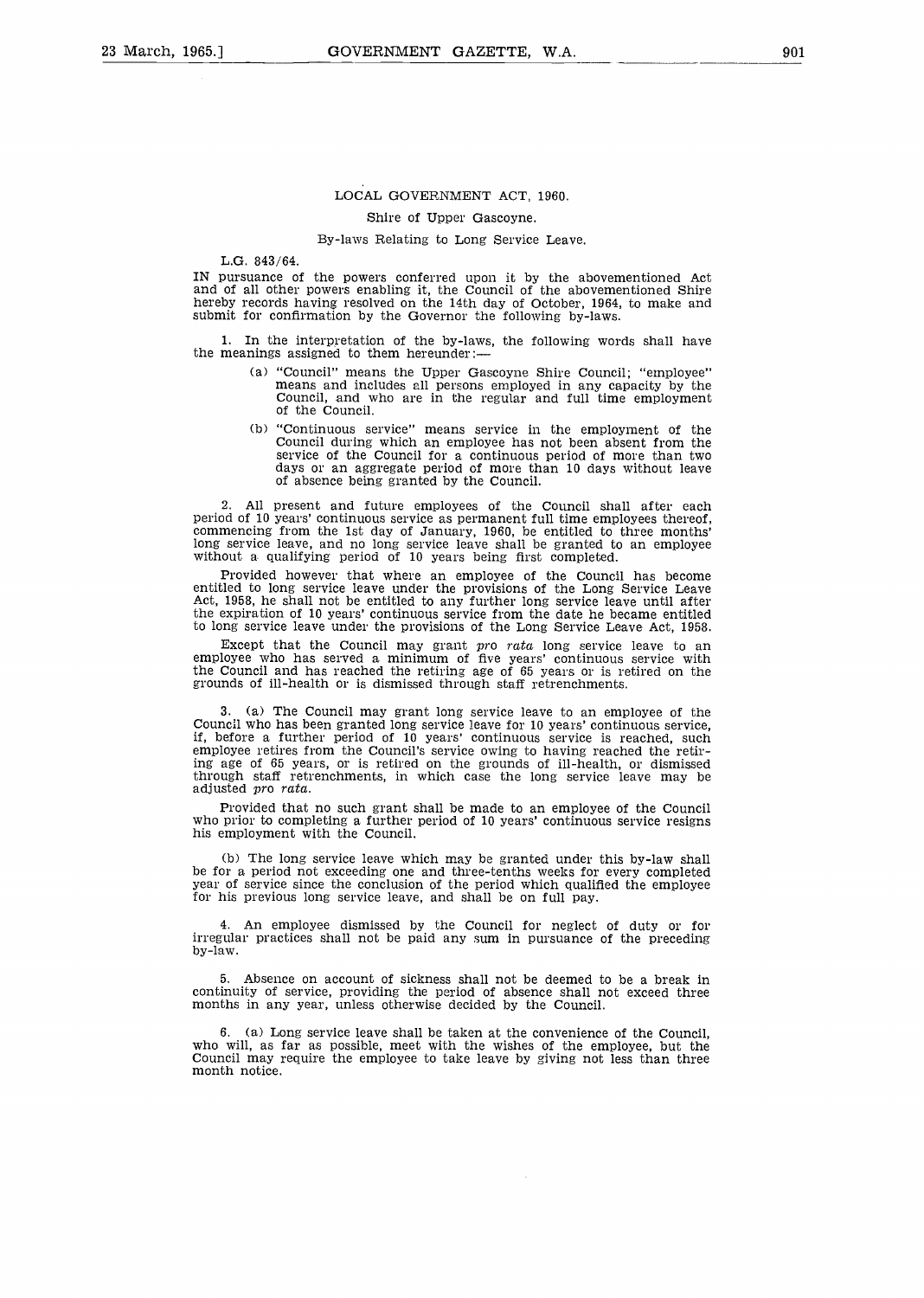(b) Long service leave shall be taken by every employee within 12 months of its becoming due, and if not so taken, the employee shall not begin to qualify for further long service leave until resumption of duty after taking the<br>long service leave already due to him. Provided that with the express<br>approval of the Council, an employee be allowed to accumulate long serv leave up to, but not exceeding six months.

7 . In the event of retirement or death of an employee, the Council may pay to such an employee (or in case of death to his personal representative<br>or if there be none, to his dependants) a sum of money equal to his wages<br>or salary for the period of long service leave which the Council is empo or death, or if the Council after consideration of all the circumstances, direct that the death of an employee be presumed the Council may authorise the payment to the dependants a sum equivalent to the amount of wages or salary which would under this by-law, have been granted the employee immediately<br>prior to the date of his death, such date to be determined by the Council.

8 . (a) Employees due to take long service leave shall be paid their salary or wages for the period thereof at the rate equivalent to the salary paid in the week immediately preceding the taking of long service leave.

- (b) The Council may at its discretion either-
	- (i) pay to an employee his wages or salary periodically during long service leave; or
	- (ii) pay to the employee in advance a sum representing the amount of his wages or salary for the period of his long service leave.

<sup>9</sup> . All annual leave to which an employee is entitled or will become entitled before the expiration of his long service leave shall be taken by the<br>employee in conjuction with his long service leave, but any public holidays<br>which may occur during the taking of his long service leave, are no paid for over and above the long service leave, but are to form part of such long service leave.

10. Long service leave shall be considered as a special period of recuperation after a lengthy term of service, with a view to fitting the employee for a further term and during such leave no employee shall undertake any form of employment for hire or reward . Any contravention of this by-law shall entitle the Council to dismiss the employee from its service and to cease paying or to recover any amounts paid in advance on account of long service leave.

 $IL.S.1$ 

NEIL S. SMITH, President. P. M. BUTLER, Shire Clerk.

Recommended-

L. A. LOGAN, Minister for Local Government .

Approved by His Excellency the Governor in Executive Council this 10th day of March, 1965 .

W. S. LONNIE, Clerk of the Council.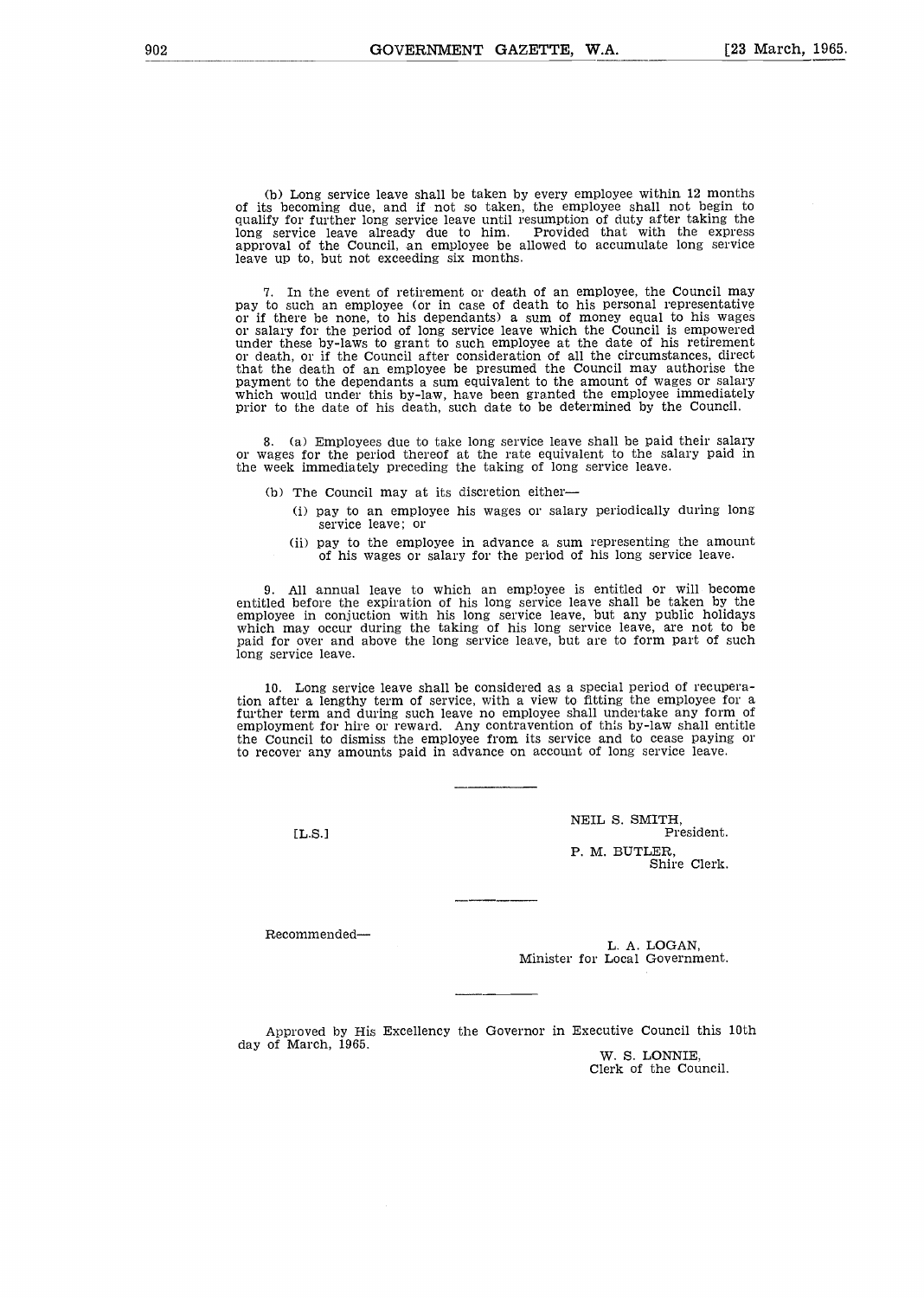#### LOCAL GOVERNMENT ACT, 1960.

#### The Municipality of the Shire of Port Hedland.

Adoption of Draft Model By-law Relating to Removal and Disposal of Obstructing Animals or Vehicles,  $N_0$ . 7.

 $L.G. 62/65.$ 

IN pursuance of the powers conferred upon it by the abovementioned Act, the Council of the abovementioned Municipality hereby records having resolved on the 27th day of November, 1964, to adopt such of the Draft Model By-laws published in the Government Gazette of the 1st day of August, 1962, as is here  $set out:$ ---

The whole of the Local Government Model By-law (Removal and disposal of Obstructing Animals or Vehicles) No. 7.

Dated this 8th day of January, 1965. The Common Seal of the Shire of Port Hedland was hereunto affixed in the presence of-

 $TLS.1$ 

P. L. MILLER, Acting President. L. S. ROGERS, Shire Clerk.

Recommended-

L. A. LOGAN, Minister for Local Government.

Approved by His Excellency the Governor in Executive Council, this 10th day of March, 1965.

W. S. LONNIE, Clerk of the Council.

#### LOCAL GOVERNMENT ACT, 1960.

The Municipality of the Shire of Upper Blackwood.

Adoption of Draft Model By-laws Relating to Signs, Hoardings and Billposting .

 $L.G. 63/65$ 

IN pursuance of the powers conferred upon it by the abovementioned Act, the Council of the abovementioned Municipality hereby records having resolved on the 23rd day of December, 1964, to adopt the Draft Model By-laws (Signs, Hoardings and Billposting) No . 13 published in the Government Gazette of the 11th day of June, 1963, being the whole of the by-law and the amend-<br>ment published in the Government Gazette on the 10th day of December, 1964.

Dated the 15th day of February, 1965. The Seal of the Shire of Upper Blackwood was affixed hereto in the presence of-

[L.S.]

H. S. ROGERS,<br>President.<br>L. G. AMEY, Shire Clerk.

Recommended-

L. A. LOGAN, Minister for Local Government.

Approved by His Excellency the Governor in Executive Council this 10th day of March, 1965.

W. S. LONNIE Clerk of the Council.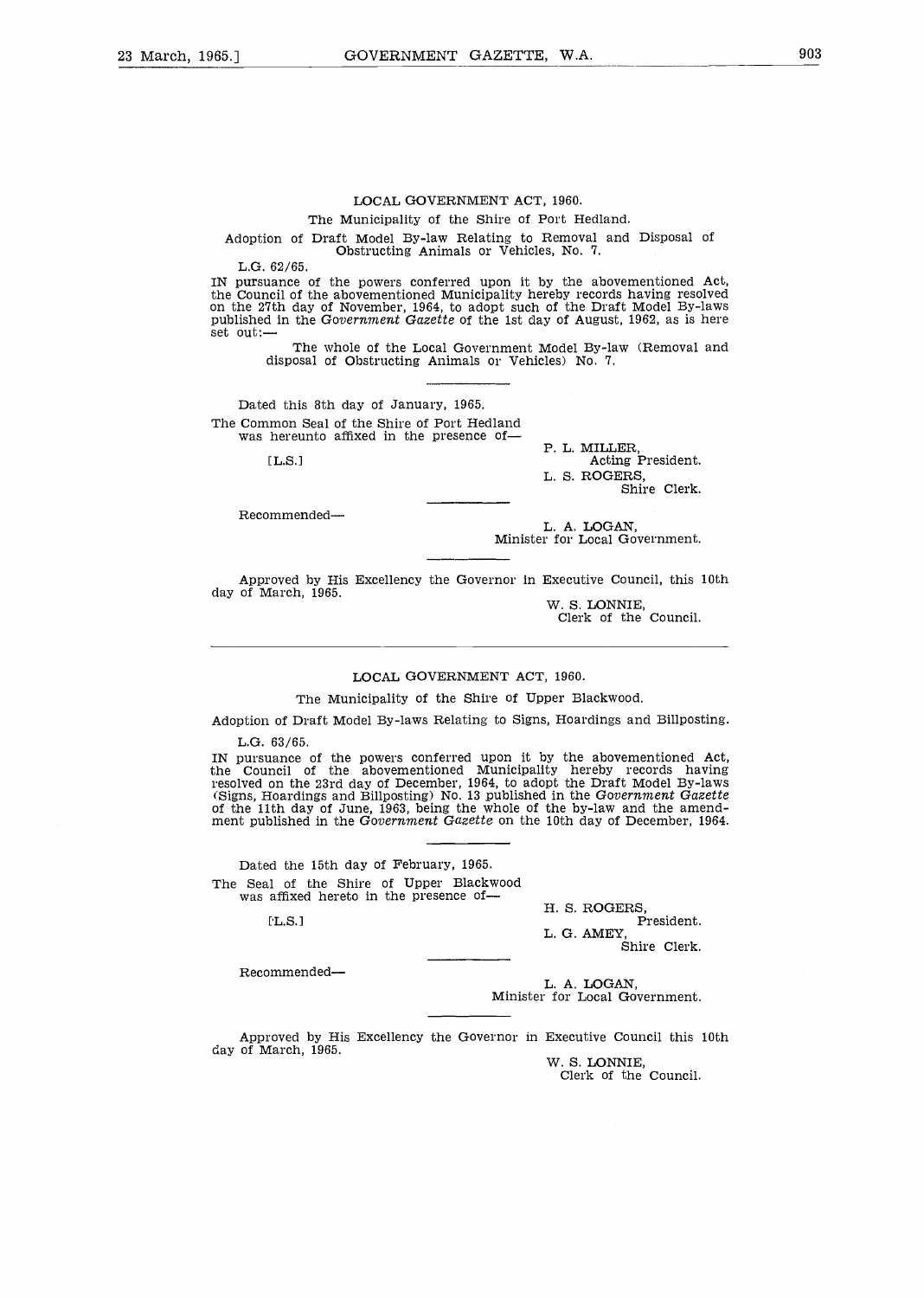# LOCAL GOVERNMENT ACT, 1960.

The Municipality of the Shire of Rockingham.

By-law Relating to Post Verandahs and Balconies.

L.G.  $422/64$ .

IN pursuance of the powers conferred upon it by the abovementioned Act and of all other powers enabling it, the Council of the abovementioned Municipality hereby records having resolved on the 14th day of July, 1964, to make and<br>submit for confirmation by the Governor the following by-law:—

Every verandah and balcony which is supported on posts and which projects over the footway of any street, road or way within the Shire of Rockingham shall be removed by the owner thereof at his own expense not later than the 31st day of August, 1967.

An owner of premises shall not, after the 31st day of August, 1967, maintain or permit to remain in front of such premises any verandah or balcony which ought to have been removed under clause 1 of this by-law.

Penalty : A maximum penalty of £50 and in addition a maximum daily penalty of £1.

3 . Where the owner of premises does not comply with the requirements of clause 1 of this by-law the Council of the Shire of Rockingham may remove at the owner's expense the verandah or balcony which ought to have been removed by him and may recover the amount of such expense from him in a Court of competent jurisdiction.

The Common Seal of the Municipality was hereto affixed this 17th day of July, 1964, in the presence of-

 $TL.S.1$ 

Recommended-

Shire Clerk.

D. J. CUTHBERTSON,

President.

L. A. LOGAN, Minister for Local Government.

A. POWELL,

Approved by His Excellency the Governor in Executive Council this 10th day of March, 1964.

W. S. LONNIE, Clerk of the Council.

#### LOCAL GOVERNMENT ACT, 1960.

The Municipality of the Shire of Cockburn.

By-laws for the Control and Management of Halls and Equipment and Property under the Control of the Council.

 $L.G. 51/65.$ 

IN pursuance of the powers conferred upon it by the abovementioned Act and of all other powers enabling it, the Council of the abovementioned Municipality hereby records having resolved on the 12th day of January, 1964, to make<br>and submit for confirmation by the Governor the following by-laws:—

1. In these by-laws-

"Council" means the Cockburn Shire Council;

"building" means and includes any hall, room, or corridor, or stairway, or annexe of any such hall or room under the control of the Council:

"Clerk" means Shire Clerk, Acting Shire Clerk or other authorised officer of the Council.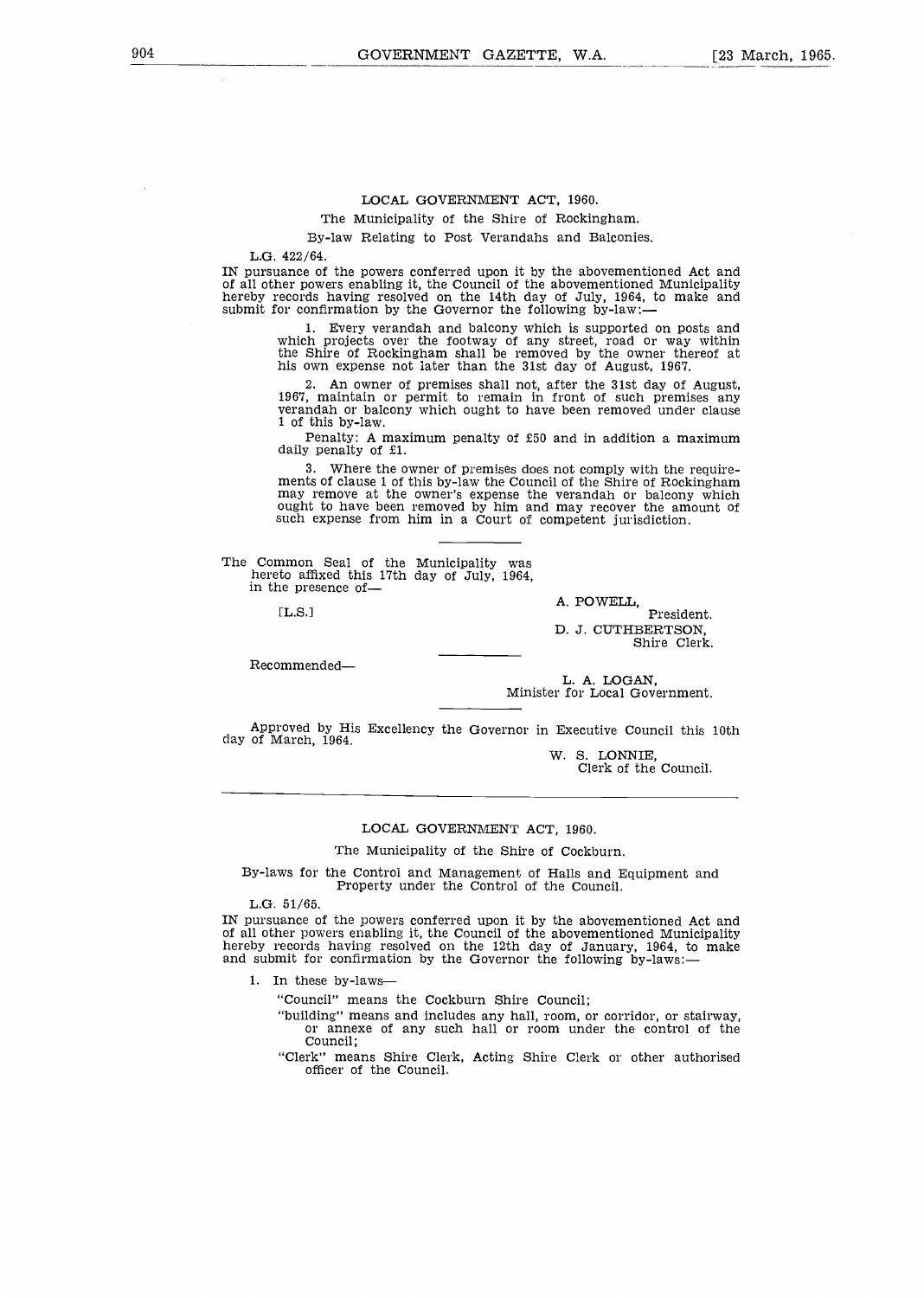2 . Applications for the hire of any building and furniture shall be made to the Clerk not less than 24 hours before the time that such building and furniture are required and shall state the purpose for which the building and furniture is required.

3 . Hiring of the hall building and property including furniture and equipment shall be at rates set out in the Schedules hereunder.

The name and place of abode of the actual and responsible person or persons hiring any building and furniture shall be given in the application for the use of the building and furniture.

<sup>5</sup> . Deposits : Main Hall £2 ; Supper Room £1; both Main and Supper Room £3 ; to be paid at time of booking, with a cleaning deposit of £2 ; to be paid on every booking at time of booking, such cleaning deposit to be refundable after the date of hire, provided that such halls and/or rooms used are left in a clean and tidy condition.

6 . The hours for which any building and furniture may be hired shall be : Day, 9 o'clock a .m. to 1 o'clock p.m. ; 9 o'clock a .m. to 5 o'clock p .m. Night, 5 o'clock p .m. to 12 midnight .

The Council may at any time demand that the hirer shall prior to the term of engagement, deposit an amount estimated to cover any damage that might occur during the term of engagement.

8 . The Council reserves the right to refuse to let any building and furniture to any applicant for the hiring of the same without assigning any reason for such refusal and may at any time cancel any agreement made for the hiring of any building and furniture.

In the event of the hiring being cancelled the hiring fee or deposit (with the exception of the cleaning deposit) may be forfeited at the discretion of the Council ; any deposit or such portion of any deposit is not forfeited under this by-law shall be repaid by the Council to the hirer .

10. In the event of two or more applications being made for the hire of any building and furniture for the same date and hour the Council may without considering priority of application, determine to which applicant the hire of such building and furniure shall be granted.

11 . Nothing in these by-laws shall be construed to prevent the long term leasing of the halls or rooms if the Council so deems expedient on whatever terms the Council decides.

12 . The hirer of any building shall comply with the provisions of the Health Act, Entertainment Tax Act, and any other Act in force for the time being applicable to such hirings and use of the building . If, in the opinion of the Council, all the necessary actions have not been taken to comply with the provisions of the Acts abovementioned or any other Acts in force, the Council may at any time prior to or during the term of engagement forbid and prevent the use of such building. The hirer must accept full responsibility in the event of any dispute arising in connection with the compliance of the provisions necessary under this by-law.

In the event of the use of any building forbidden or prevented under the last preceding by-law, the hirer shall forfeit the full amount payable for the hire of such building as if the hire had been duly fulfilled and the Council shall not be responsible to the hirer for any loss or damage incurred by the hirer.

14 . No spirituous liquors, wine, ale, beer, porter, cider or sherry shall be brought into or consumed in any building except when permitted by the Council in writing and then only in the terms of the permit.

15 . No person shall smoke any tobacco, cigar, cigarette, or objectionable substance, nor strike or otherwise ignite any light in any hall during any ball or public entertainment, or at any gathering of persons in the said building, whether such persons have been admitted by the payment of money or otherwise except at a banquet, smoke social, or private entertainments.

16 . No hall plant, furniture, fittings or effects, cutlery, crockery, glassware or other utensils or materials or any kind shall be hired or loaned without the written permission of the Council.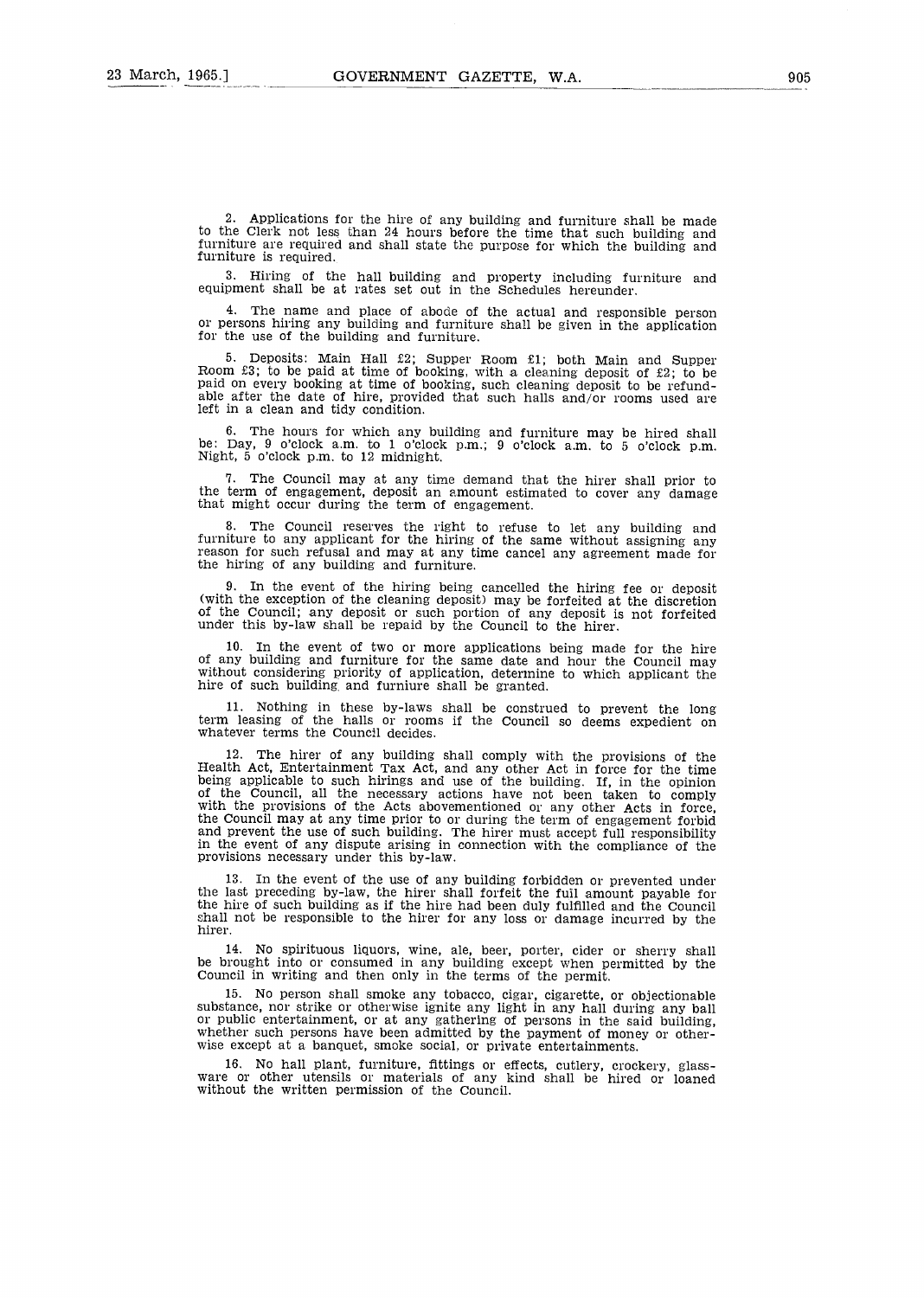17 . No furniture shall be removed, except with the permission of the Clerk and under the supervision of the caretaker or other person appointed by the Council.

- 18. No person shall, in any part of any building-
	- (a) enter or be allowed to enter whilst intoxicated;
	- (b) use profane or improper language;
	- (c) be guilty of any misbehaviour whatsoever ;
	- (d) damage, mark, or deface any wall or other part of the building; (Any person who does, permits, or suffers any such damage shall be hable to pay the cost of all such damages in addition<br>to any penalty imposed by these by-laws.)
	- (e) Stand, loiter, or cause any obstruction whatsoever in the entrance halls, exits, or passageways of any buildings.

(Any person doing so shall immediately desist, on being requested to do so by the Clerk or police constable, whether in uniform or otherwise .)

19 . No person shall remove the piano from the floor of the Main Hall to the stage, or vice versa, without the permission of the Council.

20 . The driving of nails, tacks or screws, etc, into any of the woodwork or walls of the hall is strictly forbidden . No internal or external decorations are permitted to be erected without special permission in writing from the Board.

21 . No offensive impersonations, or representations of living persons, or anything calculated to produce a disturbance, riot or breach of peace, shall be permitted in any building.

22. The hirer of any hall or room shall maintain and keep good order and decent behaviour in such hall or room and shall be solely and entirely responsible for the carrying out of these by-laws, and for any damage done to the buildings, fixtures, fittings, furniture or crockeryware and shall pay such damages as shall be assessed by the Council . Any article of crockeryware not accounted for or in broken or cracked condition shall be paid for at current rates of prices .

23. The Clerk or police constable shall be permitted free ingress to the building or any part thereof, and every facility shall be given them for enforcing these by-laws .

24. Every person who does, permits, or suffers any act, matter, or thing contrary to any of these by-laws or commits or permits any breach or neglect thereof, shall be liable to a penalty not exceeding £50 for every such offence.

#### SCHEDULES OF CHARGES.

# Schedule 1 of Charges-Memorial Hall Part "A."

For Main Hall including Kitchen Supper Room and all facilities (except where otherwise specified) . £ s. d.

|                      |          |                |   |          | . |   |   |                                                     | w<br>10 | о.<br>0          | ч.<br>0                        |
|----------------------|----------|----------------|---|----------|---|---|---|-----------------------------------------------------|---------|------------------|--------------------------------|
| 2. Travelling Shows- |          | ×              |   |          |   |   |   |                                                     |         |                  |                                |
| Evening              |          |                |   | $\cdots$ |   |   |   |                                                     | 10      | 0                |                                |
| Day                  | .        | .              |   | .        | . | . | . |                                                     |         |                  | $\Omega$                       |
|                      |          |                |   |          |   |   |   |                                                     |         |                  |                                |
| Evening              | $\cdots$ |                | . |          |   |   |   |                                                     | 8       | 0                | 0                              |
| Day                  |          | .              |   |          |   |   |   |                                                     |         |                  | $\Omega$                       |
| Socials-             |          |                |   |          |   |   |   |                                                     |         |                  |                                |
| Evening              |          | .              |   | .        |   | . |   | .                                                   | 8       | 0                | -0                             |
| Day                  | .        |                |   | .        | . |   | . |                                                     |         |                  | n                              |
| Concerts-            |          |                |   |          |   |   |   |                                                     |         |                  |                                |
| Evening              |          | .              | . | .        |   |   |   |                                                     | 10      | 0                | Ð                              |
| Day                  |          | .              |   |          | . | . | . |                                                     |         |                  | <sup>0</sup>                   |
|                      |          | Dances-Evening |   |          |   |   |   | Wedding Receptions and Breakfast, Birthday Parties- |         | 5<br>4<br>4<br>5 | $\Omega$<br>0<br>$\Omega$<br>0 |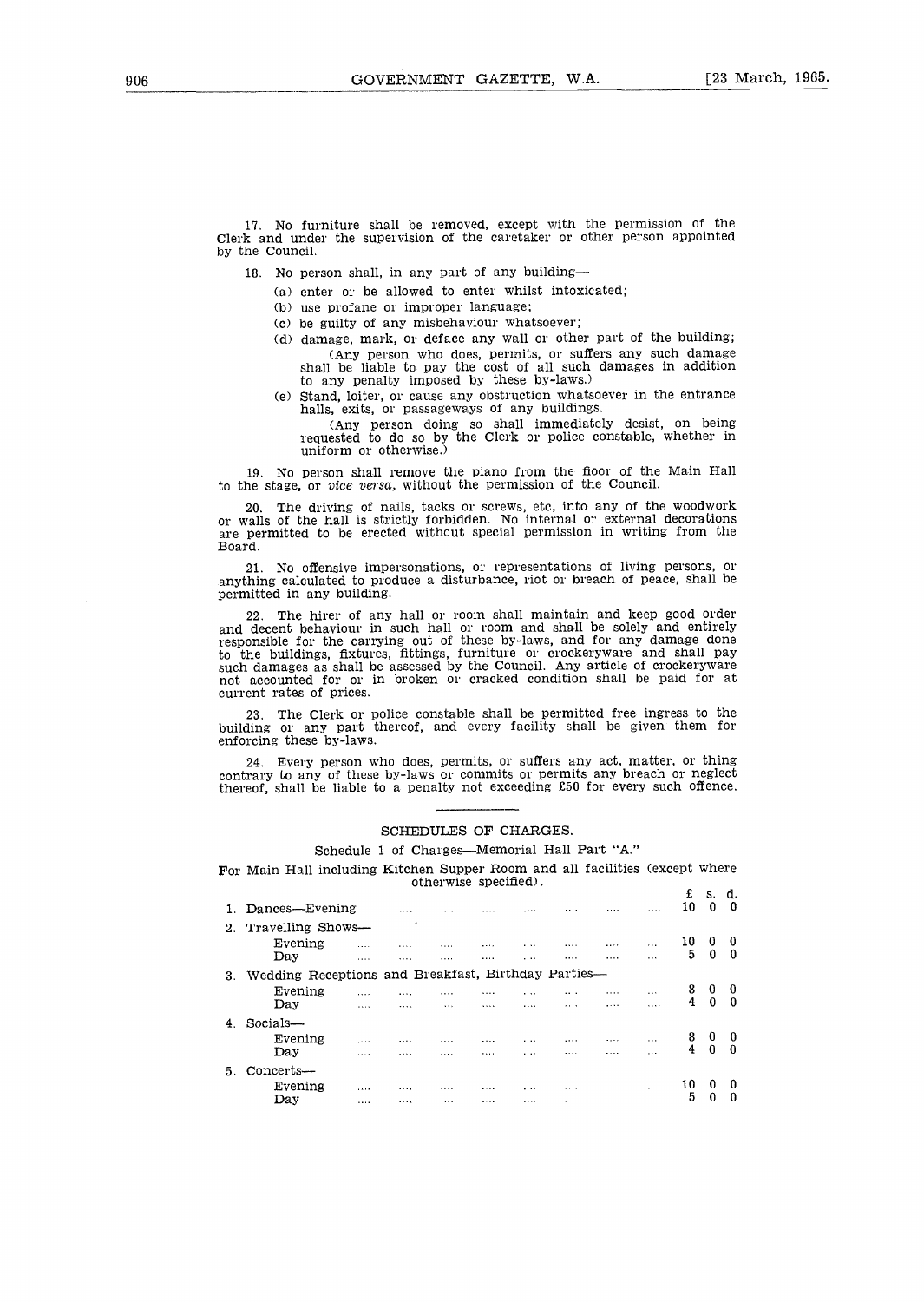|                                                                                                                  |                                                                                                                            |                                                                                                              |                |                          |          |                                       |                            |                     |          |    | £ s. d.        |                      |
|------------------------------------------------------------------------------------------------------------------|----------------------------------------------------------------------------------------------------------------------------|--------------------------------------------------------------------------------------------------------------|----------------|--------------------------|----------|---------------------------------------|----------------------------|---------------------|----------|----|----------------|----------------------|
|                                                                                                                  | 6. Socials, Concerts, Film Shows (16 mm. only), where no charge<br>is made for admission                                   |                                                                                                              |                |                          |          |                                       |                            |                     |          | 4  | $\bf{0}$       | 0                    |
|                                                                                                                  | 7. Meetings-                                                                                                               |                                                                                                              |                |                          |          |                                       |                            |                     |          |    |                |                      |
|                                                                                                                  | Evening                                                                                                                    |                                                                                                              |                | <b>Contract Contract</b> | and the  | $\ldots$                              | $\cdots$                   | 1.1.1               | $\cdots$ | 4  | 0              | 0                    |
|                                                                                                                  | Day                                                                                                                        | <b>Carlos</b>                                                                                                | <b>Service</b> | $\cdots$                 | $\cdots$ | $\cdots$                              | 1.111                      | $\cdots$            |          | 4  | $\mathbf{0}$   | $\Omega$             |
|                                                                                                                  | 8. Bazaars                                                                                                                 |                                                                                                              |                |                          |          |                                       |                            |                     |          |    |                |                      |
|                                                                                                                  | Evening<br>$_{\rm Day}$                                                                                                    |                                                                                                              |                | <b>Contract</b>          | $\cdots$ | $\cdots$                              | $\cdots$                   | <b>Sales Common</b> | $\cdots$ | 10 | 0              | 0                    |
|                                                                                                                  |                                                                                                                            | $\cdots$                                                                                                     | $\cdots$       | $\cdots$                 | $\cdots$ | $\cdots$                              | $\cdots$                   | $\cdots$            | $\cdots$ | 8  | $\Omega$       | $\Omega$             |
|                                                                                                                  | 9. Dancing Classes (Juvenile, Hall only)—Day—per hour<br>10<br>$\Omega$<br>$\cdots$                                        |                                                                                                              |                |                          |          |                                       |                            |                     |          |    |                |                      |
| 10. Dancing Classes (Adults, and where no charge is made for<br>admission to Hall)-Evening (Hall only)--per hour |                                                                                                                            |                                                                                                              |                |                          |          |                                       |                            |                     |          |    |                |                      |
|                                                                                                                  |                                                                                                                            |                                                                                                              |                |                          |          |                                       |                            | $\sim$              | $\cdots$ | 1  | $\bf{0}$       | $\Omega$             |
|                                                                                                                  | 11. Rehearsals (Concerts, etc.)-                                                                                           |                                                                                                              |                |                          |          |                                       |                            |                     |          |    |                |                      |
|                                                                                                                  | Evening—per hour                                                                                                           |                                                                                                              |                |                          |          | <b>Salary College</b>                 |                            |                     |          | 1. | $\bf{0}$       | $\bf{0}$             |
|                                                                                                                  | Day—per hour                                                                                                               |                                                                                                              |                | <b>Contractor</b>        | $\cdots$ |                                       | $\cdots$                   | $\cdots$            | $\cdots$ |    | 10             | $\mathbf{0}$         |
| 12.                                                                                                              | Sports-Badminton only-Evening                                                                                              |                                                                                                              |                |                          |          | <b>Save Company</b>                   | and the                    | .                   | $\cdots$ | 2  | $\mathfrak{D}$ | <sup>0</sup>         |
|                                                                                                                  | For each hour after midnight (for all hirers) per hour                                                                     |                                                                                                              |                |                          |          |                                       |                            | <b>.</b>            | $\dots$  | 1  | $\bf{0}$       | $\Omega$             |
|                                                                                                                  | Concession.—A rebate of one-half of charges set out in the above schedule                                                  |                                                                                                              |                |                          |          |                                       |                            |                     |          |    |                |                      |
|                                                                                                                  | may be granted to local organisations approved by the Council.                                                             |                                                                                                              |                |                          |          |                                       |                            |                     |          |    |                |                      |
|                                                                                                                  |                                                                                                                            |                                                                                                              |                |                          |          |                                       |                            |                     |          |    |                |                      |
|                                                                                                                  |                                                                                                                            | Schedule of Charges—Memorial Hall Part "B."                                                                  |                |                          |          |                                       |                            |                     |          |    |                |                      |
|                                                                                                                  | For Kitchen, Supper Room and Facilities other than Main Hall or Piano                                                      |                                                                                                              |                |                          |          |                                       |                            |                     |          |    |                |                      |
|                                                                                                                  | 13. Meetings-                                                                                                              |                                                                                                              |                |                          |          |                                       |                            |                     |          | £  | S.             | d.                   |
|                                                                                                                  | Evening<br>Day                                                                                                             | $\frac{1}{2}$ . The set of $\frac{1}{2}$ is a set of $\frac{1}{2}$ is a set of $\frac{1}{2}$<br><b>Sales</b> | <b>Service</b> | and the com-             | $\cdots$ | <b>Service</b> Contractor<br>$\cdots$ | $\ldots$<br><b>Service</b> | $\cdots$<br>        | $\cdots$ | 1. | $\bf{0}$<br>10 | $\Omega$<br>$\Omega$ |
|                                                                                                                  | Concession of one-half hire does not apply to Part "B" of schedule.                                                        |                                                                                                              |                |                          |          |                                       |                            |                     |          |    |                |                      |
|                                                                                                                  | As the ante-rooms may be required by hirers of Main Hall, no permanent                                                     |                                                                                                              |                |                          |          |                                       |                            |                     |          |    |                |                      |
|                                                                                                                  | bookings under Part "B" will be made.<br>$\text{Triviance and our Dom}(0,0)$ will foundate of $\text{mif } \text{dist}(1)$ |                                                                                                              |                |                          |          |                                       |                            |                     |          |    |                |                      |

Hirings under Part "B" will terminate at midnight.

# Special Hiring (Hall or Supper Room, etc.).

Application from organisations for specific occasions may be separately<br>considered and the Council may, by resolution, grant the use of the buildings<br>equipment and property referred to in the by-laws free of charge.

Schedule 2-Jandakot Hall.

| Socials<br>Meetings                    | .<br> | .<br> | .<br> | <br>. | .<br>.                        | <br> | .<br>.                         | <br>.         | .                                      | £<br>$\boldsymbol{2}$ | S.<br>$\bf{0}$<br>15 | d.<br>0<br>$\mathbf{0}$ |
|----------------------------------------|-------|-------|-------|-------|-------------------------------|------|--------------------------------|---------------|----------------------------------------|-----------------------|----------------------|-------------------------|
|                                        |       |       |       |       |                               |      |                                |               |                                        |                       |                      |                         |
|                                        |       |       |       |       | Schedule 3-Davilak Clubrooms. |      |                                |               |                                        |                       |                      |                         |
|                                        |       |       |       |       |                               |      |                                |               |                                        | £                     | S.                   | d.                      |
| Socials<br>Meetings                    | .     | .     |       | .     |                               |      | .                              |               |                                        | $\bf{2}$              | $\boldsymbol{0}$     | 0                       |
|                                        | .     |       | .     |       | .                             | .    |                                |               |                                        |                       | 15                   | 0                       |
|                                        |       |       |       |       |                               |      |                                |               |                                        |                       |                      |                         |
| Dated this 11th day of February, 1965. |       |       |       |       |                               |      |                                |               |                                        |                       |                      |                         |
|                                        |       |       |       |       |                               |      |                                | J. H. COOPER. |                                        |                       |                      |                         |
| LLS.1                                  |       |       |       |       |                               |      |                                |               | President.                             |                       |                      |                         |
|                                        |       |       |       |       |                               |      |                                |               | A. J. ARMAREGO.<br>Acting Shire Clerk. |                       |                      |                         |
| Recommended-                           |       |       |       |       |                               |      |                                |               |                                        |                       |                      |                         |
|                                        |       |       |       |       |                               |      | Minister for Local Government. |               | L. A. LOGAN,                           |                       |                      |                         |

Approved by His Excellency the Governor in Executive Council this 10th day of March, 1965 .

W. S. LONNIE,<br>Clerk of the Council.